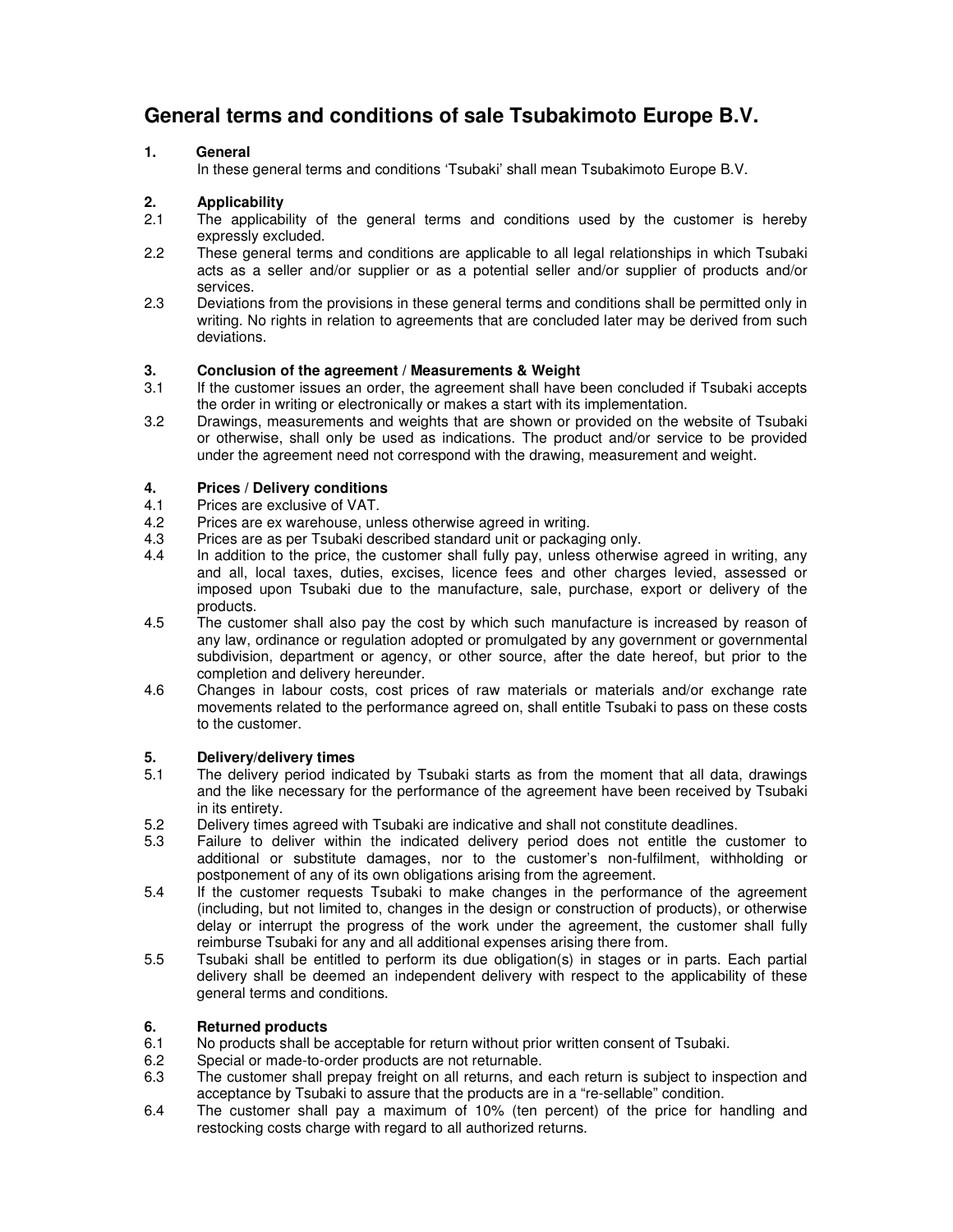# **7. Payment**

- Payment of Tsubaki's invoices shall ultimately take place within 30 (thirty) days after the invoice date in the manner described by Tsubaki, provided however that Tsubaki may at all times request for payment in advance. Payment shall take place effectively in the currency agreed on and without deduction, set-of, discount and/or deferment.
- 7.2 In case of overdue payment, all payment obligations of the customer, regardless of whether Tsubaki has already issued an invoice in the matter and of whether Tsubaki has duly performed its obligations, shall be immediately due and payable and the customer shall owe an interest of 1.5% (one and a half percent) per month or per part of a month on the amount due.
- 7.3 Extra-judicial collection costs shall be charged to the customer in accordance with the collection rates of the Netherlands Bar Association.
- 7.4 Payment by or on behalf of the customer shall extend to payment of the following charges incurred, in the following order: extra-judicial collection costs, the legal costs, the interest due, and after that the unpaid capital sums according to the order of receipt, regardless of other instructions of the customer.
- 7.5 The customer can only object to the invoice within the term of payment.

## **8. Intellectual Property Rights and know-how**

- 8.1 All documentation, sales leaflets, pictures, drawings etc., provided by Tsubaki to the customer, shall at all times remain the exclusive property of Tsubaki.
- 8.2 The customer shall not be entitled to use the documents referred to in paragraph 1 for any purpose other than for the use of the products to which they relate.
- 8.3 The customer shall not be entitled to use the documents referred to in paragraph 1 or to duplicate and/or make public to third parties data included therein or in any other way made known to the customer without express prior written consent of Tsubaki.
- 8.4 In the event of any violation of what has been stipulated under paragraph 2 and/or 3, the customer shall pay Tsubaki an immediately payable fine of EUR 10,000 (ten thousand euros) for each violation, regardless of any other of Tsubaki's rights to performance, dissolution, compensation, etc.

### **9. Retention of title**<br>**9.1** All products that

- All products that are delivered or are to be delivered by Tsubaki remain the property of Tsubaki until Tsubaki is fully paid with regard to:
	- A. all performances due by the customer for all products that are delivered or are to be delivered in accordance with the agreement, and;
	- B. all claims that are the result of the customer's failing in the performance of such agreement(s); the customer shall not be allowed to claim its right of retention concerning costs of custody and to deduct these costs with the performances required by the customer.
- 9.2 If the customer creates a new product from or partly from products referred to in paragraph 1, this product belongs to Tsubaki and the customer shall consider Tsubaki its owner, until the customer has fully performed all of its obligations referred to in paragraph 1.
- 9.3 If any product belongs to Tsubaki in accordance with paragraph 1 and/or 2, the customer can have exclusive possession of this product or product within the framework of its normal business operations.
- 9.4 If the customer is in default in the performance of its obligations referred to in paragraph 1, Tsubaki shall be entitled to recover all the products from their location, at the expense of the customer. The customer hereby irrevocably grants authority to Tsubaki to enter the area used by or for the customer.

# **10. Security**

- If there are valid grounds to expect that the customer shall not perform its obligations, the customer shall be obliged, at the first request of Tsubaki, to immediately furnish adequate security in the form requested by Tsubaki (including complete payment in cash before or on delivery) without prejudice to customer's obligations under the agreement. If and to the extent that the customer has not fully performed its obligations, Tsubaki shall be entitled to suspend performance of its obligations.
- 10.2 If the customer takes no action on the request referred to in paragraph 1 within 14 (fourteen) days after having received a written warning to that effect, all its obligations shall be immediately due and payable.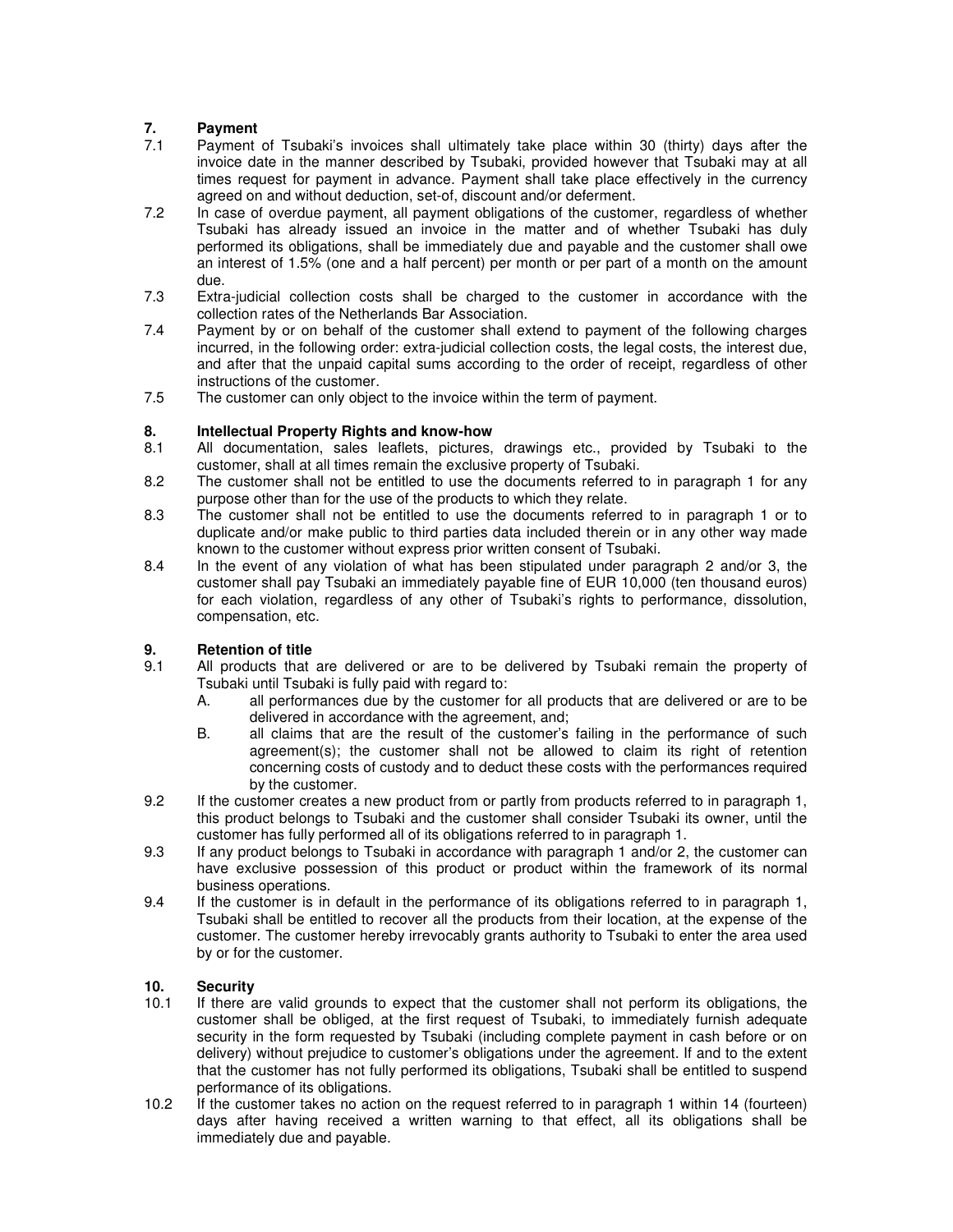### **11. Guarantee**

- With regard to the assembly carried out by Tsubaki, the following guarantee is provided: For 6 (six) months, Tsubaki shall repair faults in the assembly, free of charge, at the discretion of Tsubaki.
- 11.2 If and to the extent Tsubaki can claim guarantee with respect to its own suppliers, Tsubaki shall provide the following guarantee on products obtained from them: For 6 (six) months, Tsubaki shall supply alternative products, free of charge, if the products supplied exhibit manufacturing defects or defects in the material, at the discretion of Tsubaki.
- 11.3 The customer can only make a non-recurring claim under the guarantee mentioned in paragraphs 1 and 2 if the customer has performed all its obligations towards Tsubaki.
- 11.4 Defects which are the result of normal wear, improper use or improper or incorrect maintenance or which occur after changes or repair carried out by or on behalf of the customer, shall not be part of the guarantee.
- 11.5 Minor differences, which means 10% (ten percent) or less with regard to amounts, measures, weights, numbers and other such data provided, are not considered defects.

#### **12. Complaints / obligation to examine / limitation period**

- 12.1 On delivery, the customer has the obligation to examine whether the products are in conformity with the agreement. If this is not the case, the customer cannot make a claim regarding non-conformity if the customer does not notify Tsubaki in writing in a well-founded manner as soon as possible, but in any event within 8 (eight) days after delivery or after detection of non-conformity was reasonably possible.
- 12.2 Any and all of the customer's claims and defences based on facts that support the view that the product delivered is not in conformity with the agreement, shall expire 6 (six) months after delivery.

#### **13. Dissolution and release**

- 13.1 If the customer does not perform or incorrectly performs any of its obligations arising from the agreement (such as overdue payment), if the customer is placed under guardianship, involuntary liquidation, suspension of payment or closure or winding up of its company, and also in the case of prejudgment or executory attachment against the customer or if an offer or agreement with regard to an extra-judicial debt settlement with the customer has been made, Tsubaki shall be entitled, at its option, without any obligation for compensation and without prejudice to its other rights, to dissolve the agreement in whole or in part, or to suspend the further execution of the agreement. In these cases, Tsubaki shall be also entitled to claim immediate compensation of the amount due.
- 13.2 If the proper performance by Tsubaki is partially or completely impossible, whether temporarily or permanently, due to one or more circumstances which cannot be held accountable to Tsubaki, including the circumstances mentioned in the paragraph 14.6, Tsubaki, at its option, shall be entitled to suspend its performance or to dissolve the agreement.
- 13.3 If the customer is not willing to cooperate with the delivery after Tsubaki has given the customer 14 (fourteen) days to do so, Tsubaki will be released from its obligations, without prejudice to the obligations of the customer.

### **14. Compensation**

- 14.1 Tsubaki shall only be liable for damages suffered by the customer which can be attributed to gross negligence or intention by Tsubaki to the amount that Tsubaki is insured in accordance with an insurance commonly used in this line of industry and which is actually paid out with respect thereto. The aggregate compensation payable by Tsubaki shall not exceed EUR 500.000 (five hundred thousand euros) per event, whereby a series of related events shall be considered as one event.
- 14.2 Tsubaki shall never be liable to pay any compensation other than personal injury or property damage.
- 14.3 Tsubaki shall never be liable for loss of income, profit or revenue, loss due to shutdown or delay in business activities, production losses, loss of operating hours and/or wages paid in vain, extra costs incurred due to external purchasing, loss due to restoration of lost information, missed savings or agreements, discounts or penalties.
- 14.4 Tsubaki stipulates all legal and contractual defences, which it can invoke to fend off its own liability towards the customer, also on behalf of its employees and non-employees for whose acts it is liable in accordance with the law.